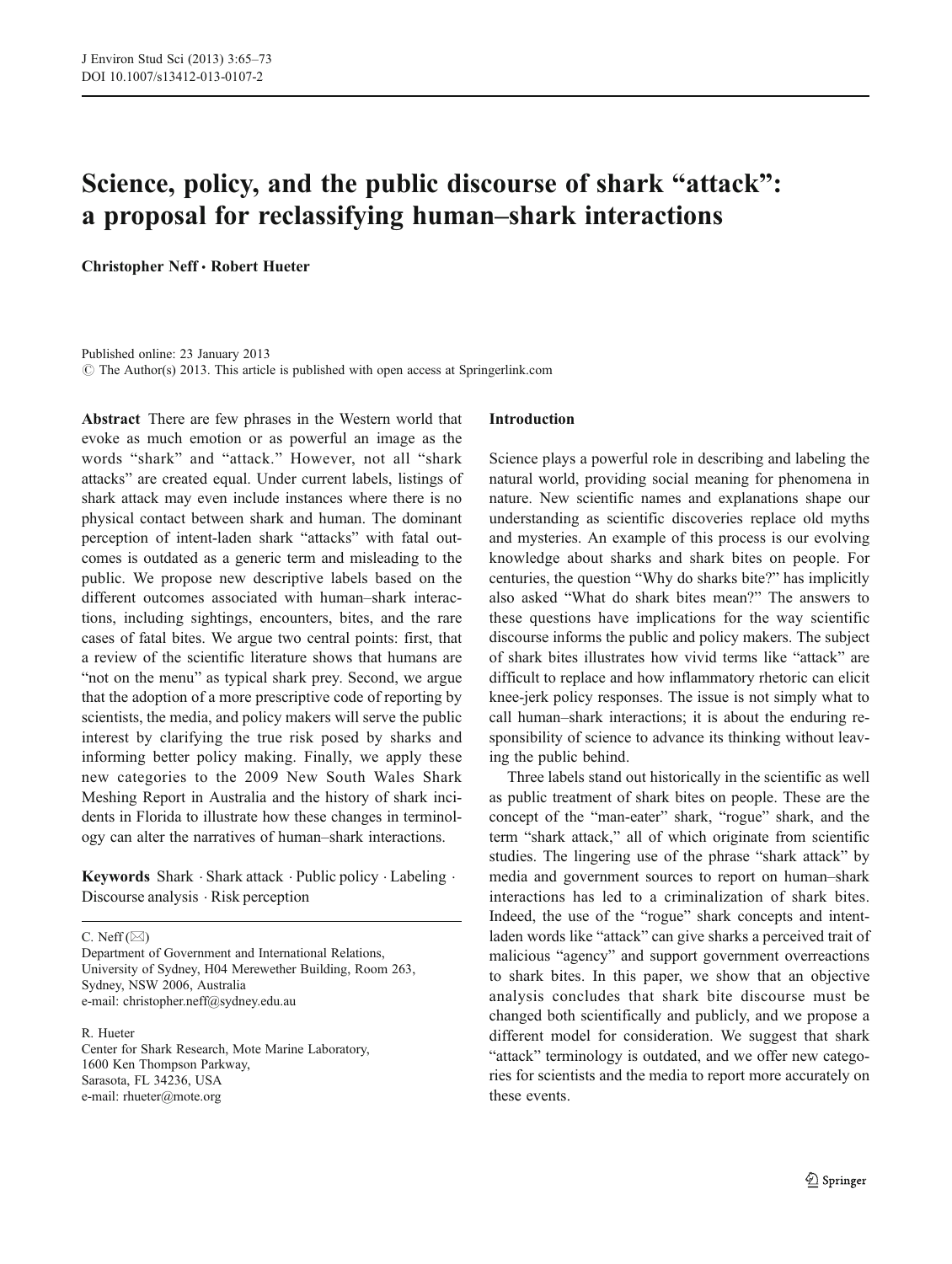#### Construction of the man-eater label

The scientific system of species classification and description originated by Carl Linneaus (1758)—the same system that identifies humans as Homo sapiens—was the genesis for the label of "man-eater" for the white shark, Carcharodon carcharias. Linneaus' description of this species included noting that "it strikes" (dorfo plano), has teeth of armor (dentibus ferrates), and was likely responsible for swallowing Jonah (Linneaus [1758,](#page-8-0) p. 235), whose story had been widely published in the [1679](#page-8-0) Lectiones Morales in Prophetam Jonam by Angelo Paciuchelli and Charles de Marimont. Linnaeus' historic volumes redefined the scientific and social world, and white sharks were singled out for their motivation as a man-eater.

From there, the story of the danger posed by sharks grew. In Thomas Pennant's [1812](#page-8-0) volume British Zoology, a stated characteristic of white sharks was their "greediness after human flesh" (p. 140). In 1845, Samuel Goodrich wrote that the shark is the "dread of mankind in the seas where it is found" (Goodrich [1845](#page-8-0), p. 317). "Man-eater" came to virtually define white sharks (Jordan and Gilbert [1880](#page-8-0)), but the label also was used for other species in other areas. For example, in Hawai'i, the term niuhi meaning "man-eater" was used in native songs, most likely referring to the tiger shark (Titcomb and Pukui [1951,](#page-8-0) p. 4).

In Europe, colonial experiences shaped understandings of sharks. British big-game hunter Sir Samuel Baker's expeditions in Asia and Africa led him to conclude that individual tigers, Panthera tigris, can become "man eaters" within a local area (Baker [1890](#page-7-0); Blanford [1891\)](#page-7-0). This concept of a predator that has acquired a "taste for human flesh" was projected onto sharks. In 1899, William Bryce wrote in the British Medical Journal about shark bites on three people on the same day in Port Said, Egypt. He noted that "many people have expressed the opinion that it must have been one shark which bit all three boys, and I think this very likely" (Bryce [1899](#page-7-0), p. 1534).

Historical accounts at this time in the USA often differed, with scientists arguing that dangerous sharks could only be found in warmer southern waters. A report in the New York Times in 1865 recounted the story of Peter Johnson, a fisherman aboard a schooner in Lubec, Maine, who was bitten by a shark "that must have been of the species known as 'man-eater'" (NY Times [1865](#page-8-0)). Yet the report notes that "man eaters" are "common in low latitudes" and "seldom, if ever attack mankind" (NY Times [1865](#page-8-0)). In 1916, interest in shark behavior rose dramatically following a cluster of fatal shark bites in New Jersey. Initially, Frederic Augustus Lucas of the American Museum of Natural History stated that it must not have been a shark because "sharks have no such powerful jaws" (Webster [1962](#page-8-0), p. 87). He later concluded that he was wrong, and the shark in question must have been demented or "mad."

In Australia, ocean swimming during the day was illegal from the late 1830s until 1902, due to concerns about propriety (Neff [2012](#page-8-0)), and the first reported shark bite was not documented until 1915, at an ocean beach in Sydney (Maxwell [1949\)](#page-8-0). Fatal incidents followed at Sydney beaches, yet responses were limited. New South Wales Fisheries expert David Stead offered a statement on shark behavior in 1929, noting that "sharks do not patrol beaches on the off-chance of occasionally devouring human prey" (NSW [1929,](#page-8-0) p. 2). As a result, an Australian government report at the time referred to most cases of fatal shark bites as shark "accidents" (Neff [2012\)](#page-8-0).

However, more shark bites ensued in Australia, and a 1933 study by Sydney surgeon Sir Victor Coppleson attempted to reconcile the competing international theories. Correspondence from the USA urged him to address this disagreement and to warn the public of possible "shark rabies" (Coppleson archives [1964](#page-8-0)). Coppleson concluded that the "evidence that sharks will attack man is complete" (Coppleson [1933,](#page-8-0) p. 466). Following publication of his article, the terminology in Australia changed to favor the more dominant shark "attack" language, which portrayed certain sharks as "man killers" (Coppleson [1933\)](#page-8-0). Yet, the question of how to label different types of shark bites would persist, allowing the perception that all shark bites were of the "man-eating attack" variety.

In 1949, Australian author C. Bede Maxwell concluded that a "shark consciousness" was beginning to emerge, and she wrote that "'accidents' is the correct word to use in connexion [sic] with shark tragedies" (Maxwell [1949,](#page-8-0) p. 182). A global awareness of sharks was beginning to take shape with the deployment of hundreds of thousands of troops across the Pacific in World War II, bringing more sharks and people into contact than any previous time in human history. The US Navy produced a "Shark Sense" brochure to dissuade the concerns of pilots; however, the sinking of the U.S.S. *Indianapolis* in 1945, resulting in 60– 80 fatalities by sharks (Sisneros and Nelson [2001\)](#page-8-0), brought the subject of sharks and shark repellents to the forefront of government attention (Caldicott et al. [2001,](#page-8-0) p. 447).

Prior to the *Indianapolis* disaster, a chemical shark repellent called "Shark Chaser" had been developed and distributed to US military personnel at sea (Sisneros and Nelson [2001\)](#page-8-0). The realization that this repellent was only partially effective led the Office of Naval Research (ONR) and other groups to focus further on the problem. Decades of ONR-sponsored research followed, resulting in great advances in our knowledge of shark physiology, behavior, and ecology (Gilbert [1963;](#page-8-0) Hodgson and Mathewson [1978](#page-8-0)). In 1958, a "Shark Research Panel" comprising Perry Gilbert, Sidney Galler, John Olive, Leonard Schultz, and Stewart Springer was established by the American Institute of Biological Sciences (AIBS), spurring a new discourse on categorizing human– shark encounters (Gilbert [1963;](#page-8-0) Caldicott et al. [2001](#page-8-0)).

That year, a meeting entitled "Conference on the Basic Research Approaches to the Development of Shark Repellents"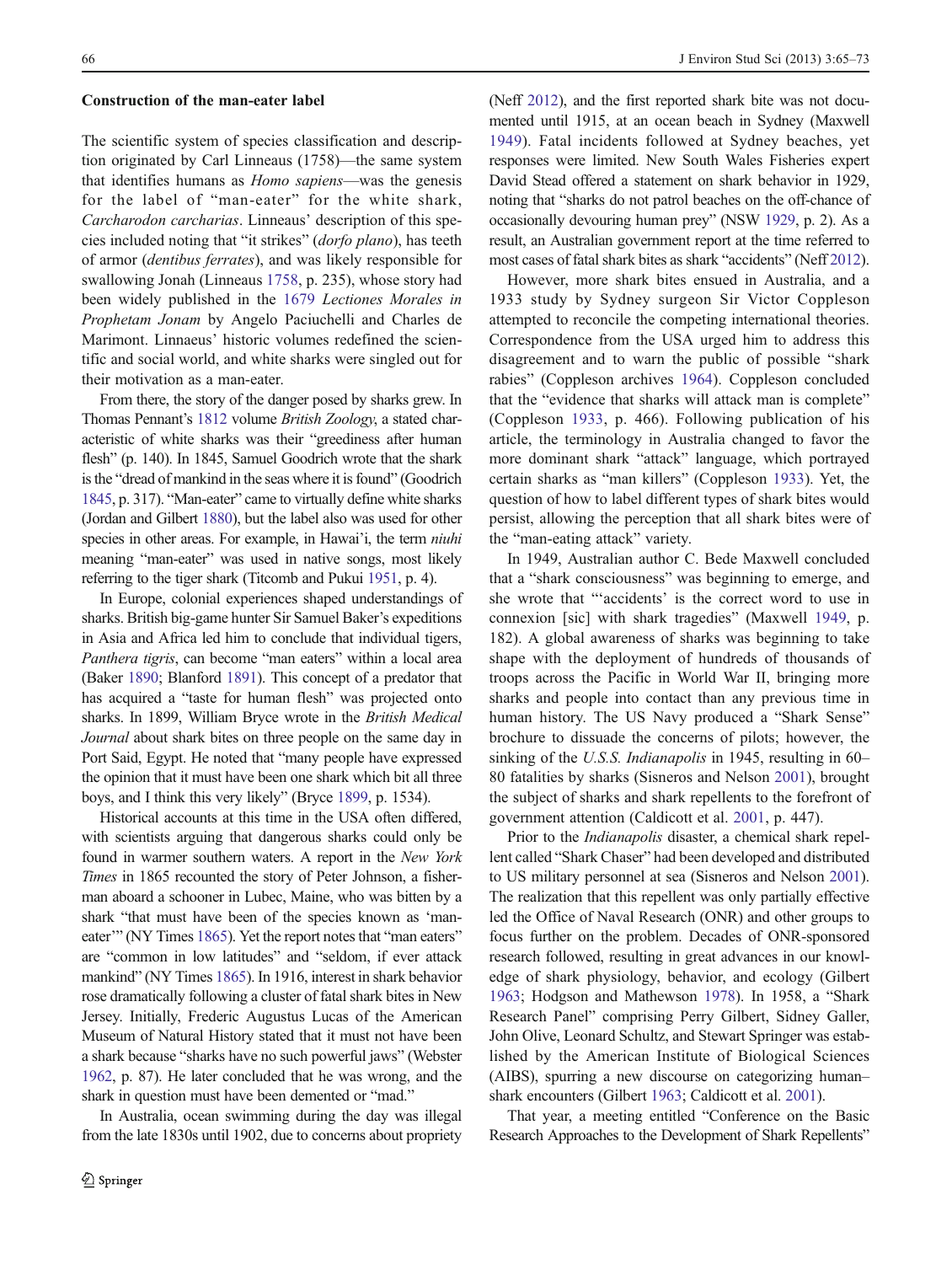was held in New Orleans, sponsored by AIBS, Tulane University, ONR, and the Navy Bureau of Aeronautics. The conference included 34 scientists from around the world. Shark "attack" classifications were suggested, with four categories outlined in a report by Leonard Schultz (Schultz [1963\)](#page-8-0). These included: "unprovoked shark attacks," in which sharks "make contact with the victim or gear;" "provoked shark attacks" that involve injuring, catching, or annoying sharks; "boat attacks" that involve contact with boating equipment; and "air and sea disasters" (Schultz [1963\)](#page-8-0). To track trends in human–shark interactions around the world, the Shark Research Panel established the Shark Attack File, later known as the International Shark Attack File (ISAF), currently curated at the University of Florida.

The Schultz [\(1963](#page-8-0)) report advanced our thinking about shark attack in several ways. Bites or ramming on boats were separated out from bites on people, reducing the number of perceived "attacks" that occurred each year. The special cases of air and sea disasters were identified as unusual circumstances possibly evoking shark behavior not typical of that seen off ocean beaches. Most importantly, "provoked" responses by sharks that had been antagonized by swimmers, divers, or fishermen were separated from "unprovoked" attack behavior on what was perceived to be an innocent human victim. This provoked vs. unprovoked criterion is still used in today's ISAF.

During the same post-WWII period, people began using ocean beaches for recreation at an increasing rate, as leisure time and personal and public transportation all rose after the mid-1940s. In the USA, "vacation travel boomed…and beaches on the East, West, and Gulf coasts were particularly popular destinations" (Harper [2007,](#page-8-0) p. 37). This expansion occurred in Australia and South Africa as well. Davies [\(1964](#page-8-0), p. 141) stated that in South Africa, the "increased usage of the sea is related to such factors as increasing population, improved methods of transport, shorter working hours, and the increase of leisure time." As a result, the growing popularity of ocean swimming, surfing, snorkeling, and scuba diving brought more people into potential contact with sharks every year.

#### The criminalization of shark attacks

The year 1950 saw the invention of both the bikini bathing suit and the "rogue shark" theory, the latter seeking to explain shark "attacks" and guide government responses. Coppleson presented the theory following up on his research in Australia to explore the motivations behind shark bites. He argued that the only sharks that bit humans were "rogue" sharks that have developed a taste for human flesh (Coppleson [1950](#page-8-0); Coppleson [1959\)](#page-8-0). This narrative built on the lone, maneating predator concept from the late nineteenth century. Coppleson suggested that other sharks behave "normally" and are not likely to bite, and so he reclassified all shark "attacks" as those perpetrated by "rogue" sharks. In the 1950 Australian Medical Journal, he wrote:

The continued presence of man-eating sharks, the attacks in sequence and cessation of attacks once a particular shark is caught, suggests the guilt, not of many sharks, but of one shark. It suggests the presence of a vicious shark which patrols a certain area of the coast, of a river or of a harbor, for long periods.

This analysis gave sharks human agency and moved them from unseen "monsters of the deep" to a potentially more terrifying image as resident serial killers lurking in wait for human prey. Coppleson thus concluded that "such a shark must be hunted until it is destroyed" (Coppleson [1950,](#page-8-0) p. 8). It is this perceptual change in the treatment of shark behavior that constitutes the criminalization of this human– animal interaction (Michalowski [1985\)](#page-8-0).

While sharks are not traditional criminals and shark bites are unconventional crimes, this characterization is consistent with the way actions and groups receive benefits or burdens. Jenness ([2004,](#page-8-0) p. 150) notes that criminalization "targets a set of activities perceived to be attached to a social group deemed 'in need of control' by those in a position to stimulate, define and institutionalize criminal law." In this case, sharks' swimming is no longer considered innocent behavior; instead, this patrolling or cruising constitutes a threat. In David Webster's book Myth and Maneater [\(1962](#page-8-0), pp. 50, 67), this change can be seen as shark bites on people are labeled as a "molestation" and "assaults." In response to these concepts of shark behavior, "shark control" programs are enacted by nations around the world. Shark bites have been treated as if they were crimes in the USA, South Africa, Australia, and elsewhere. During the spate of incidents in New Jersey in 1916, a request for action was discussed during a War Cabinet meeting (Webster [1962\)](#page-8-0). Following a series of four fatal shark bites in 13 days in 1957 along the Natal South Coast of South Africa, rogue sharks were identified as the culprits (Davies [1964,](#page-8-0) p. 71). In response, the South African Navy was enlisted, and a frigate, the S.A.S. Vrystaat, was sent from Cape Town to drop more than sixty 100-lb depth charges near the shoreline off the South Coast (Davies [1964](#page-8-0)). In the USA in 1961, fear of shark attacks led to directed longline fishing for sharks off the coast of New Jersey (Carlson et al. [2008\)](#page-8-0). In Australia, culling nets were added to Queensland beaches in 1962 (Gribble et al. [1998\)](#page-8-0). These measures were consistent with current scientific understanding of sharks. Indeed, Davies ([1964](#page-8-0), p. 65) wrote that the "Blue Pointer [a previous name for white sharks] is a voracious and aggressive species which attacks humans and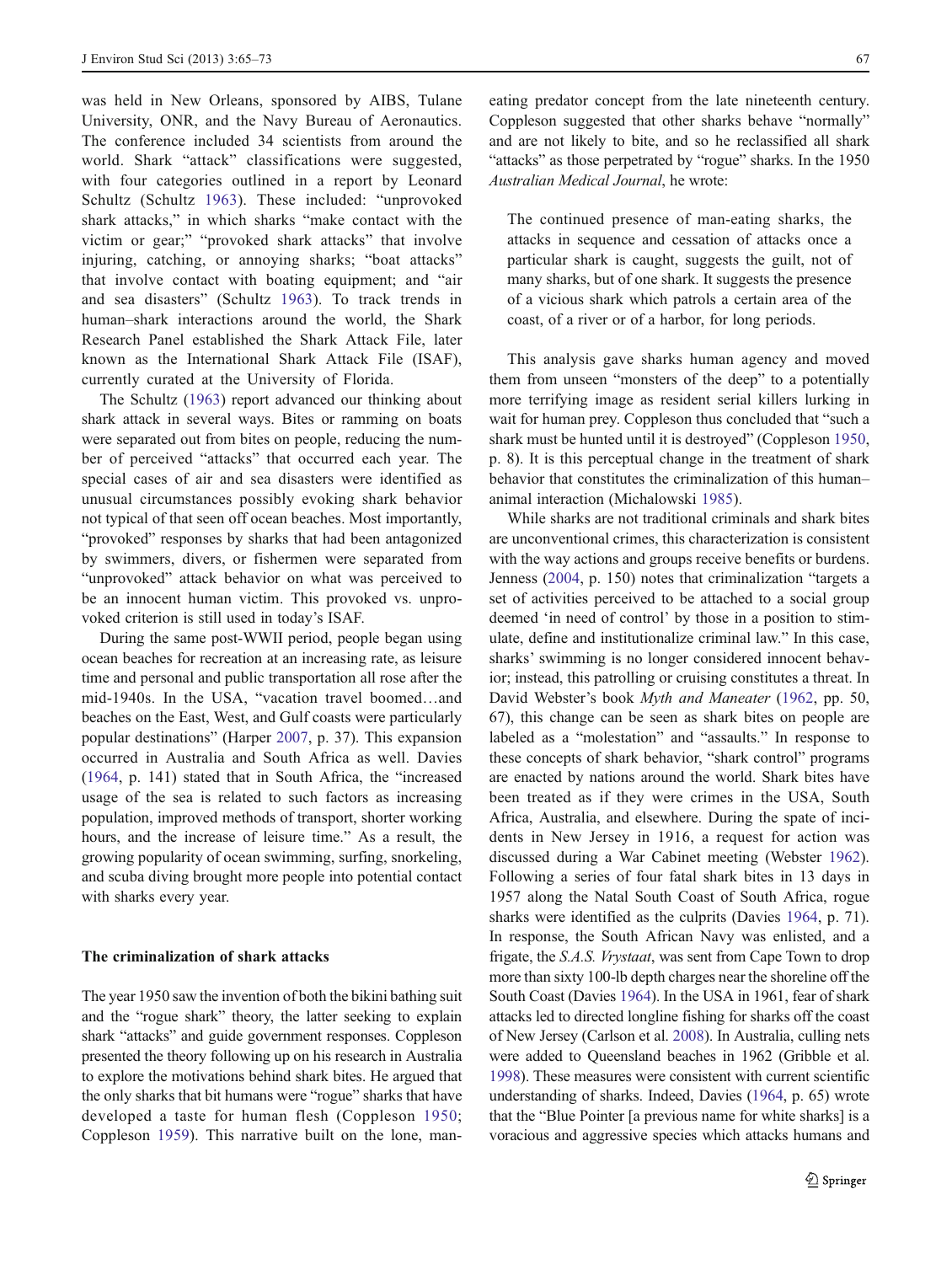even small boats with little hesitation." The prevailing attitude at the time had become "the only good shark is a dead shark" (Gruber and Manire [1991](#page-8-0)).

By the time the best-selling novel *Jaws* and the subsequent blockbuster movie appeared in 1974 and 1975, respectively, the criminalization of shark bites was nearly complete: the "man-eater" label implied an intent-driven monster that was seeking human prey. The rare discoveries of human remains inside sharks reinforced this image and validated scientists' worst fears (Maxwell [1949\)](#page-8-0). The rogue shark theory appeared to provide a scientific basis for malicious shark behavior, from which there could be only one outcome in human–shark interactions: the fatal outcome resulting from being hunted, killed, and eaten alive by a shark. When Peter Benchley's book appeared, the story of a rogue shark terrorizing a seaside town brought the graphic fear of criminal sharks home to millions. The enactment of antishark policies including shark hunts, shark derbies, and beach nets became punitive measures for the perceived public good. Recreational "monster fishing" for sharks skyrocketed after 1975, and shark "kill" tournaments in the USA became more popular than ever before (Hueter [1991\)](#page-8-0). More recently, real shark hunts mirroring the fictional response in *Jaws* have been used following clusters of shark bite incidents in Egypt, Russia, the Seychelles, Mexico, Réunion Island, and Western Australia (Neff and Yang [2012\)](#page-8-0).

Jaws was a worldwide phenomenon and framed a clear story: humans were on the shark's menu. Risk theorist Paul Slovic ([2004\)](#page-8-0) noted that for hazards like shark bites, images, words, and symbols can be triggers to paint a picture of scary outcomes. He further stated that "[w]e have found that every hazard has a unique profile of qualities (much like a personality profile) that influences perception and acceptance of its risk" (Slovic [2004](#page-8-0), p. 985). After Jaws, the shark "attack" profile was linked to the unforgettable images of the film and reinforced one, and only one, vivid and dreaded outcome. All shark "attacks" were perceived as equal, and wherever sharks roamed—which is off most swimming beaches of the world—going into the ocean meant you were risking your life to the bloodthirsty jaws of a shark.

#### Why "shark attack" is the wrong nomenclature

As a label for a broad array of human–shark interactions, "shark attack" is an erroneous characterization for a number of reasons. Shark "attack" language unreasonably amplifies social perceptions of risk. It provides a heuristic model that facilitates mental shortcuts to connect words with images and feelings (Slovic [2004\)](#page-8-0). A loaded phrase such as "shark attack" compounds the perceptions of other crimes and outcomes, similarly to the term "home invasion." Such "perceptually contemporaneous (PC) offenses" can cause potential victims' images to cascade into perceptions about other events (Warr [1984,](#page-8-0) [1987\)](#page-8-0). For example, the fear of a robbery is amplified by the perceived connection it has with being assaulted, raped, or murdered. Likewise, the term "shark attack" does not elicit thoughts of minor scrapes or bites; instead, it conjures horrific, bloody scenes of being consumed alive by an evil predator.

As a result, the generic term "shark attack," which is used to label a multiplicity of human–shark interactions, is misleading to the public. Reports of shark "attack" make little distinction between minor events and fatal incidents. Bites from non-threatening sharks like the wobbegong, which account for 5.5 % of all shark "attacks" in Australia since 1900 (NSW [2009\)](#page-8-0), are not distinguished from more serious bites by other species of sharks when all events are labeled shark "attacks." The term "shark attack" can even include events where there is no physical contact with a person. For example, sharks simply making contact with kayaks may be counted and reported as "attacks" (NSW [2009\)](#page-8-0). Clearly, when the phrase "shark attack" is used, the public is led to conclude that this must involve direct contact resulting in major injuries to the "victim."

In addition, shark attack language has been politicized, and the shark "attack" label is sometimes used for political purposes when shark bites occur. The words "shark attack" can create a perception of a premeditated crime, lowering the public's threshold for accepting shark bite incidents as random acts of nature. The narrative establishes villains and victims, cause and effect, perceptions of public risk, and a problem to be solved. A shark fatality in Western Australia in 2011 led the local shire president to state that "[a] lot of people say the water is the shark's territory, but I think if they can find the shark (responsible) they should get rid of it." And he added, "[i]f they have *attacked* [our italics] a human in one of those areas they may want to do it again" (Hickey [2011](#page-8-0)). Policies that respond to shark "attacks," therefore, may be more understandable and acceptable to the public when they rely on familiar stereotypes, even if they have no relationship to what actually takes place. In short, a pattern exists in which the designation of a shark "attack" raises media attention that provokes a government response, even when the event may not be serious or governable (Neff and Yang [2012](#page-8-0)).

It is not surprising, therefore, that the selection of policy responses can include "hunting the shark down," drawing from the movie legend. This reaction raises an important final point, that the "rogue" shark theory is unsupported by scientific data. Although sharks may have ample opportunity to feed on humans, the incredible rarity of incidents suggests that shark bites in most cases represent what amounts to a tactical and biological dead end for the sharks. Raising public awareness of this involves conceptualizing the scientific data in a way that makes this clear, even as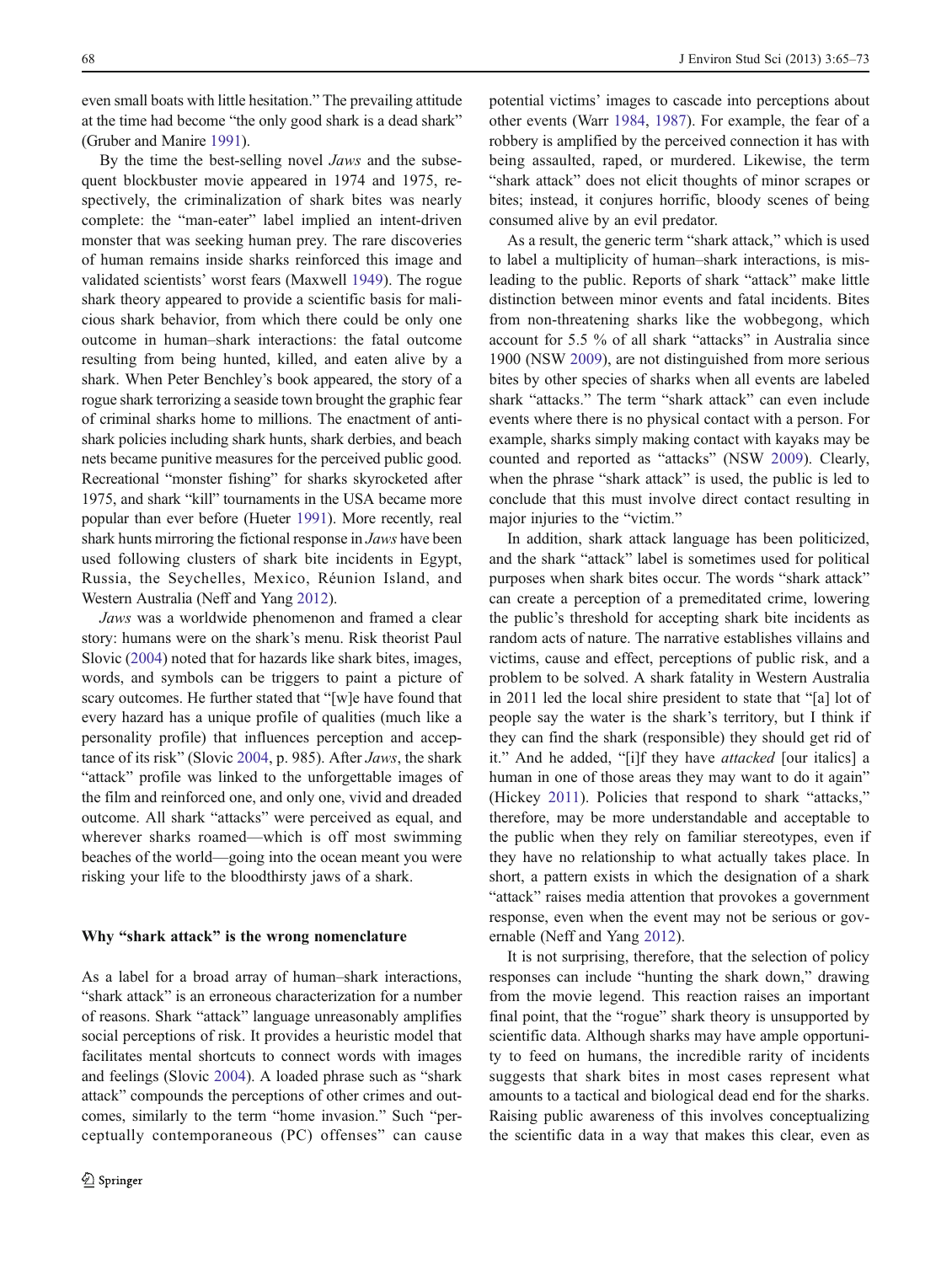dramatic and sometimes fatal incidents occur and are publicized. Fatal shark bites in 2010–2012, in Sharm El Sheikh, Egypt, the Seychelle Islands, Réunion Island, and off Western Australia, brought back stories of "rogue" sharks, yet the post-Jaws era science stands firm on this issue: sharks have not put humans on their menu.

#### Moving away from shark "attack" language

In 1974, David Baldridge's groundbreaking analysis of shark bite data, conducted at Mote Marine Laboratory in Florida, introduced the first outcome-based approach to categorize human–shark interactions. A number of Baldridge's conclusions ran counter to Coppleson's. For example, Baldridge did not support Coppleson's argument that water temperature was the primary dependent variable linking shark feeding behavior with shark attack predictability. Baldridge [\(1974](#page-7-0)) stated that "the correlation between warm water and shark bites is a reflection of when people are more likely to go into the water, not when sharks are excited to feed" (p. 17). In addition, Baldridge confirmed Springer's (1963) hypothesis that, beyond a certain water temperature, sharks show an inverse relationship between feeding and temperature. Baldridge ([1974](#page-7-0)) stated that "the real shark attack season" would be that time when local waters are warm enough for human swimmers (above 70 °F) and not too hot for sharks (less than 85 °F) (Baldridge [1974,](#page-7-0) p. 18).

Over the past 30 years, many shark biologists have dedicated themselves to understanding shark behavior, including biting and feeding patterns. In 1984, Timothy Tricas and John McCosker suggested that white sharks might mistake humans for seals in certain circumstances, resulting in a "bite and spit" behavior that could explain why human fatalities do not always occur in white shark attacks (Tricas and McCosker [1984](#page-8-0)). Samuel Gruber reviewed the analyses by Baldridge [\(1974](#page-7-0)) and Nelson et al. [\(1986](#page-8-0)) and decided it is unreasonable to draw conclusions about why sharks bite without looking at the totality of shark motivation and behavior and ecosystem conditions (Gruber [1988](#page-8-0), p. 10). He stated that the contributing factors for shark bites include random "opportunity," "interference" with reproductive activity, defensiveness against a threat or competition, and trespassing into a shark's space. Gruber concluded "the majority of cases where sharks act aggressively against humans are probably motivated by social factors such as fear, aggression or sex and are entirely unrelated to feeding" (Gruber [1988,](#page-8-0) p. 12).

This discussion reveals a primary shortcoming of the Schultz ([1963](#page-8-0)) categorization of "provoked" vs. "unprovoked" shark attacks. It is easy to classify cases of divers spearing sharks, grabbing their tails, or attempting to ride them, or fishermen hooking sharks and pulling them into their boats, as "provoked" incidents. What is not so easy to judge is if a swimmer who passes very close to a shark "minding its own business" is, or is not, provoking that shark to respond to a violation of its personal space by biting the intruder. This and other examples underscore the failings of motivation/intentladen categories of human–shark interactions, such as the Schultz [\(1963\)](#page-8-0) provoked/unprovoked distinction, rather than an outcome-based system. We simply do not, and probably cannot, understand enough about the specifics of shark behavior in all cases to classify the motives and intentions of every biting shark in a clear, objective way.

More recently, several factors have driven an alternative narrative to the human–shark interaction story. These include: (a) the emergence of shark conservation biology demonstrating the worldwide vulnerability of sharks, including white sharks; (b) a decline in shark bite fatality rates due to better first responder medical care; and (c) an increased awareness of the diversity of human–shark outcomes, even when shark bites occur. Heneman and Glazer's [\(1996\)](#page-8-0) article documenting new legal protection for white sharks, successfully implemented in California in 1994, was entitled "More rare than dangerous" and noted that a shark bite victim wrote in favor of protection despite having been "mauled" by a white shark (p. 485). Analysis by Caldicott et al. ([2001\)](#page-8-0) highlighted the increasing survival rates from shark bites, up to 87 % (p. 449). The authors of that study identified a number of shark bite situations including "hit and run," "sneak attack," and "bump and bite" (Caldicott et al. [2001,](#page-8-0) p. 449).

Efforts to focus on the diversity of outcomes from human– shark interactions, even when shark bites occur, have increased over time. Immediately following the US east coast's so-called "Summer of the Shark" in 2001, one of the authors (RH) recommended that most "shark attacks" should more correctly be referred to as "shark bites," in the same way that we distinguish an aggressive but nonfatal "dog bite" from a serious, sometimes fatal "dog attack." This author particularly focused this message on the news media and its overuse of the term "shark attack" that resulted in a misled and sometimes panic-stricken public. Other scientists also have begun to advocate for a change in "shark attack" language. Cliff [\(1991\)](#page-8-0) used a modified definition to calculate shark bites in South Africa. Recent research by Lentz et al. [\(2010\)](#page-8-0), using data from the ISAF, led to the development of a "shark bite severity scoring system" that identifies five levels of shark bite injuries, from minor to fatal wounds, providing a leap forward in clinical assessments of shark injuries. Extending into the popular culture, in her 2011 book Demon Fish, journalist Juliet Eilperin sought to find a middle ground by referring to shark bites as "strikes" (Eilperin [2011](#page-8-0)).

Observations of sharks in proximity to human swimmers in the ocean demonstrate that the animals do not usually take an interest in people. Sightings by New South Wales Fisheries staff, including Vic Peddemors and Amy Smoothey, have revealed that bull sharks regularly swim close to hundreds of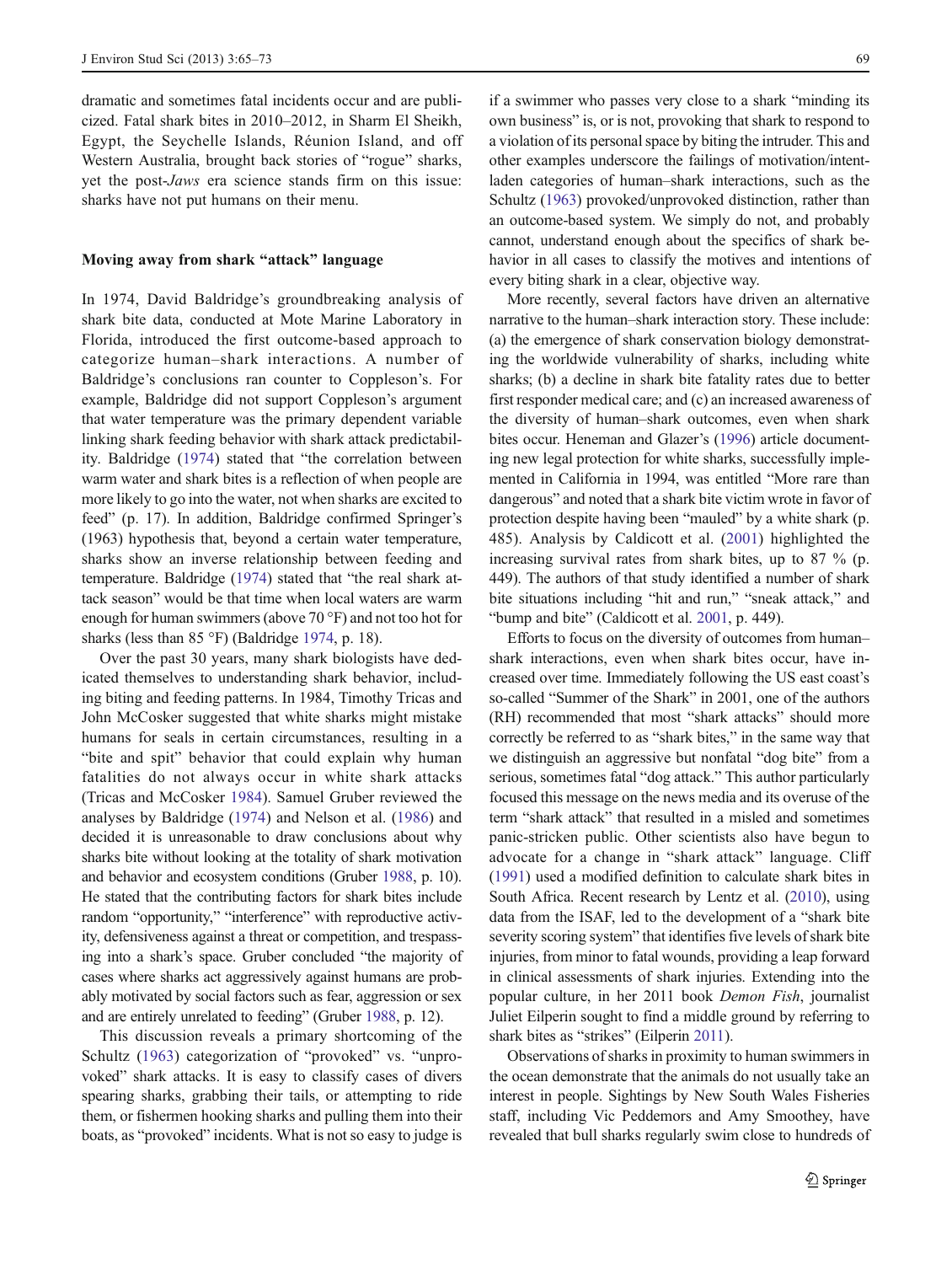human swimmers in Sydney Harbour and ignore them all (ABC [2011\)](#page-7-0). In Cape Town, South Africa, the Shark Spotters program has reviewed more than 1,100 sightings of white sharks swimming around surfers and near bathers. Bathers were alerted and got out of the water, and the visiting sharks swam away (Shark Spotters [2012\)](#page-8-0). This story repeats itself in Port Stephens, Australia, where shark biologist Barry Bruce has studied juvenile white sharks that consistently ignore people in the nearby surf (Gilligan [2012\)](#page-8-0). These observations point to the need for a more sophisticated public education effort on the subject of shark aggression (and nonaggression) towards humans. One example of such an effort can be seen in beach signage used by the city of Port Lincoln in South Australia. The signs identify varying levels of concern when white sharks are in local waters, using sighting categories of: (a) sharks away from shore, (b) sharks inshore, and (c) emergency situations where humans and sharks are very close together.

Clearly, classifying virtually all contact between sharks and humans as some form of shark "attack" misrepresents the facts and misinforms the public. It is invalid on both scientific and public policy grounds. Different language and categories of human–shark interactions are needed.

#### Categorizing human–shark interactions

To address this problem, we propose a new system of four categories for scientists, the media, policy makers, and the public to use in classifying human–shark incidents. We base this categorization on outcomes rather than motivations or intent. The removal of implied intent from shark "attack" discourse attempts to provide a unified model for reporting interactions, illustrate the diversity of outcomes, decriminalize sharks in the mind of the public, and create a more objective understanding of the relationship between humans and sharks in shared ocean spaces. These categories are:

- 1. Shark sightings: Sightings of sharks in the water in proximity to people. No physical human–shark contact takes place.
- 2. Shark encounters: Human-shark interactions in which physical contact occurs between a shark and a person, or an inanimate object holding that person, and no injury takes place. For example, shark bites on surfboards, kayaks, and boats would be classified under this label. In some cases, this might include close calls; a shark physically "bumping" a swimmer without biting would be labeled a shark encounter, not a shark attack. A minor abrasion on the person's skin might occur as a result of contact with the rough skin of the shark.
- 3. Shark bites: Incidents where sharks bite people resulting in minor to moderate injuries. Small or large sharks

might be involved, but typically, a single, nonfatal bite occurs. If more than one bite occurs, injuries might be serious. Under this category, the term "shark attack" should never be used unless the motivation and intent of the animal—such as predation or defense—are clearly established by qualified experts. Since that is rarely the case, these incidents should be treated as cases of shark "bites" rather than shark "attacks."

4. Fatal shark bites: Human–shark conflicts in which serious injuries take place as a result of one or more bites on a person, causing a significant loss of blood and/or body tissue and a fatal outcome. Again, we strongly caution against using the term "shark attack" unless the motivation and intent of the shark are clearly established by experts, which is rarely the case. Until new scientific information appears that better explains the physical, chemical, and biological triggers leading sharks to bite humans, we recommend that the term "shark attack" be avoided by scientists, government officials, the media, and the public in almost all incidences of human–shark interaction.

## Applying these categories to existing data

Australia and the USA provide valuable case studies for this analysis of shark attack terminology, as these nations lead the world in the number of reported shark "attacks" (ISAF [2012a](#page-8-0)). The US state of Florida was ground zero for the "Summer of the Shark" in 2001, while the Australian state of New South Wales (NSW) and its capital Sydney saw its own "Summer of the Shark" in 2009. The case studies below examine legacies from these episodes. In NSW, the government's 2009 report on shark "attacks" is evaluated using our new categories; in Florida, the state's global reputation as a hot spot for shark "attacks" is reconsidered.

Case study 1: New South Wales

In Australia, NSW has the longest contemporary history in responding to human–shark interactions and is second in reported shark "attacks," with 237 as compared with Queensland's 245 (ASAF [2012](#page-7-0)). Following a series of incidents in 2009, the state government released the 2009 New South Wales Shark Meshing Program (SMP) Report. A quantitative and qualitative analysis is reviewed in the report's Table 7, entitled "Details of unprovoked shark attacks by region in NSW, 1791 to March 2009" (NSW [2009](#page-8-0), pp. 28–33). We used this table, which classifies 200 shark attacks in the state between 1900 and 2009 (NSW [2009](#page-8-0), p. 33), to test our proposed model.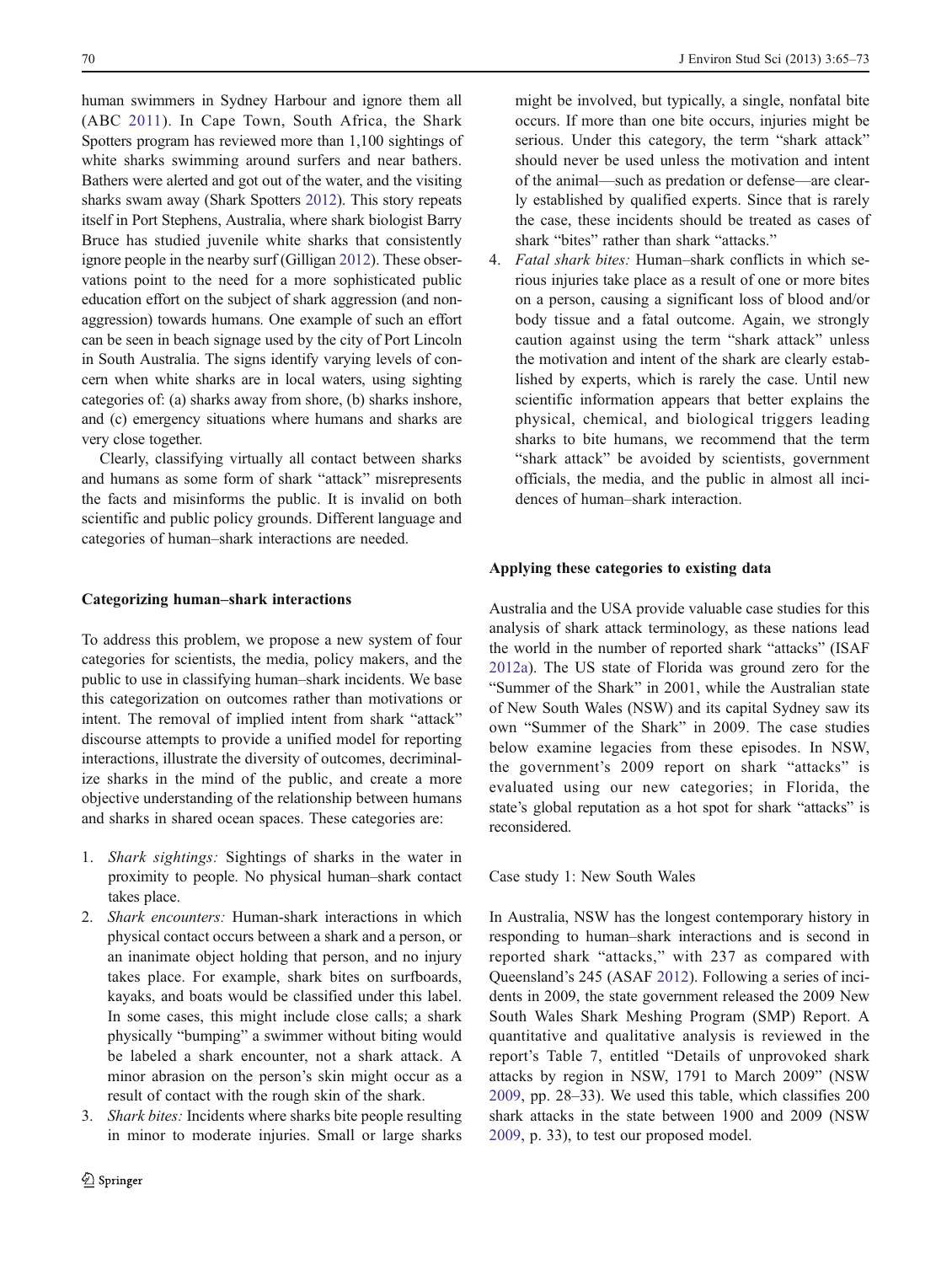We reclassified the government report characterizations of shark "attacks" under our "sightings, encounters, bites, and fatal bites" categories based on details provided in the report. These details included notations regarding: (a) "outcome," (b) "activity," (c) "suspected species," and (d) whether the beach was part of the shark net program "at the time" of the incident (NSW [2009](#page-8-0), pp. 28–33). In cases where the details appear limited, the most conservative label was used.

Of the 200 identified shark "attacks," 38 resulted in no injury. Reclassifying these incidents as one shark sighting and 37 shark encounters reduces the number of reported shark "attacks" in New South Wales by 18.5 % (Table 1). In addition to reconsidering noninjury incidents, we can also reclassify nonfatal injuries from relatively benign species, namely the wobbegong shark (Orectolobus spp.), as shark "bites." This reduces shark "attack" numbers by a further 5.5 % (or 11 bites) between 1900 and 2009.

A full application of the proposed classifications offers a new narrative to scientists, policy makers, and the media. First, the total number of potential shark "attacks" recorded in New South Wales waters is reduced by 72 % between 1900 and 2009, by 94 % between 1959 and 2009, and by 96 % between 1979 and 2009 (Table 1). The number of fatal shark bites declined significantly between the first 59 years of the study (47 fatalities) and the last 50 years of the study (9), perhaps due to improvements in emergency medical care or better swimmer education. Next, 19 % of the socalled "attacks" between 1900 and 2009 are better classified as "encounters," which appears to reflect increases in the number of recreational water users choosing to surf, kayak, body board, and paddle board. Lastly, the relatively similar numbers of shark bites over time—38 from 1900 to 1959 (0.6 bite/year), 24 from 1959 to 1979 (1.2 bites/year), and 44 from 1979 to 2009 (1.5 bites/year)—reinforces a fundamental risk dynamic that is present when entering the water. Thus, viewing the data in these categories provides an instructive picture for beach safety educators and suggests emerging trends that may provide valuable information to user groups. We argue that considering future reporting of shark "attack" data in this manner provides a more informative and helpful story to the public and places the demand for policy responses in proper context.

Case study 2: Florida

Florida is often labeled the "Shark Attack Capital of the World" for the number of incidents with sharks that occur off Florida beaches. The ISAF lists 637 confirmed cases of unprovoked shark "attacks" in Florida waters between 1882 and 2012 (ISAF [2012b](#page-8-0)). Of these,  $11$  (<2 %) resulted in fatalities. In cases where the type of shark could be identified, about half involved species not associated with fatal attacks (blacktip shark, Carcharhinus limbatus, 20 %; spinner shark, Carcharhinus brevipinna, 16 %; nurse shark, Ginglymostoma cirratum, 7 %; sand tiger, Carcharias taurus, 6 %). These species tend to inflict small bites or scrapes on a hand, foot, arm, or leg that do not result in life-threatening wounds. About one quarter of Florida incidents involved species more associated with fatal "attacks" (bull shark, Carcharhinus leucas, 20%; tiger shark, Galeocerdo cuvier, 5%; mako, Isurus spp., 1%) (ISAF [2012c\)](#page-8-0).

Applying our approach to the classification of shark incidents in Florida, therefore, only 11 would be labeled as "fatal shark bites" over a span of 129 years; the other 626 would be reclassified as either "shark encounters" or "shark bites" with perhaps a small fraction qualifying as "shark sightings." In this way, the number of recorded shark "attacks" in Florida would be reduced by 98 %. This approach would facilitate a major shift in media reporting based on outcomes, including minor injuries and bites from non-threatening species. Florida could no longer be labeled as the world's shark attack capital compared to other areas with greater numbers of fatalities, including parts of Australia, South Africa, Réunion, and Brazil (ISAF [2012a\)](#page-8-0).

In contrast, the shark "attack" label has been widely adopted in media reporting on Florida incidents. During the summer of 2001, Florida's seasonal pattern of shark–human interactions included a clustering of relatively minor shark "bites" by mostly small- or medium-sized sharks on surfers and swimmers off the Florida east coast. Prior to these occurrences, a media storm erupted around one very serious shark bite, by a more dangerous bull shark, on an 8-year-old boy in the Florida panhandle region. The boy's arm was removed and he suffered debilitating injuries due to blood loss, but he did not die from the incident. Prolonged attention to the boy's

Table 1 Reclassification of shark "attacks" applied to the NSW [2009](#page-8-0) SMP Report

| Recategorizations of Australian Proportion of incidents Proportion of incidents Proportion of incidents<br>shark attacks (1900-2009) |             | between 1900 and 2009 between 1959 and 2009 between 1979 and 2009 |           |
|--------------------------------------------------------------------------------------------------------------------------------------|-------------|-------------------------------------------------------------------|-----------|
| Sightings                                                                                                                            | $1(1\%)$    | $1 \leq 1 \%$                                                     | $1(1\%)$  |
| Encounters                                                                                                                           | 37 $(19\%)$ | 30 $(29\%)$                                                       | 29 (38 %) |
| <b>Bites</b>                                                                                                                         | $106(53\%)$ | 68 (65 %)                                                         | 44 (57 %) |
| Fatal shark bites                                                                                                                    | 56 (28 %)   | 6 (6 $\frac{9}{0}$ )                                              | 3 $(4\%$  |
| Total                                                                                                                                | 200         | 105                                                               | 77        |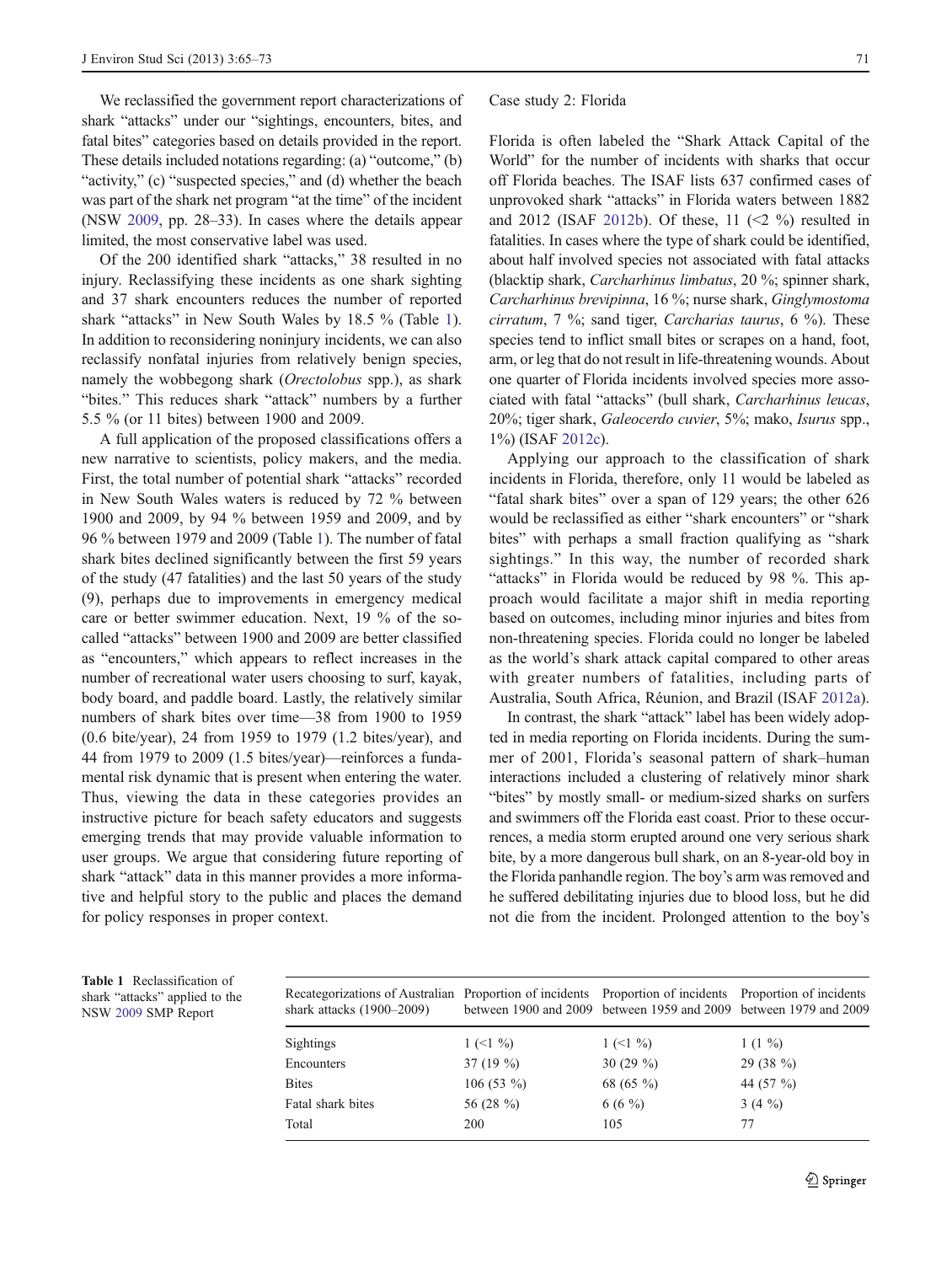<span id="page-7-0"></span>story, combined with reporting of the less serious bites in Florida and some unusual fatalities elsewhere on the US east coast, resulted in headlines in newspapers and magazines reinforcing the label of Florida as a global shark "attack" hot spot. In the end, the number of incidents in Florida in 2001 was about the same as in 2000 and 2002—34 as compared with 37 and 29, respectively—with only a single fatality recorded in Florida in 2001 (ISAF [2012a](#page-8-0)).

A content analysis of newspaper reporting was also conducted by downloading Associated Press (AP) articles from Factiva, an online news service database and research tool. A key-word search for "shark attack" showed 48 articles appeared during this Florida episode, between July 8, 2001 and August 25, 2001. Articles were coded manually and restricted to those AP stories appearing in Florida newspapers during this period, which included one incident involving an American in the Bahamas. None of the shark bites reported during this interval were fatal. Results show the word "attack" was used in the headlines of articles 79 % of the time (38 of 48) and was used a total of 201 times in the text of the 48 articles, or once every 159 words, with an average story length of 498 words. Given the disconnect between reported "attacks" and actual fatal outcomes, new labels should be adopted by media outlets to properly inform the public of the overwhelming number of human– shark interactions that are not life threatening.

In all, our new categories move the dialog forward in a number of important ways. These classifications are more scientifically accurate because they focus on analyzing outcomes rather than intent, which rarely can be known. The variations in outcomes from shark bites signal a more complex relationship than simply "shark attacks swimmer," a complexity that should be identified for the public. Our categorization accomplishes this and also provides a uniform method for informing the public. It eliminates variations in reporting based on limited understanding and outdated terminology. Our categories also provide data that can be used by policy makers to improve beach safety programs and respond to the increased use of personal watercraft (e.g., increases in kayak use resulting in more shark encounters). Most importantly, our proposed change in shark "attack" reporting alters the representation of all shark bites as the same. It challenges the powerful stereotypes that conjure vivid images and reactions regardless of the reality. As a result, this creates space for new considerations of ocean safety and responses to shark bite prevention based on a more accurate perception of real-world events.

#### Conclusions

We suggest that our proposed terminology paints a more accurate and less inflammatory picture of the shark risk for New South Wales and Florida beachgoers. The same principle will no doubt apply to many other areas around the world. The inclusion of sightings and encounters in particular allows for the consideration of interactions with sharks that do not result in injury. If the only measures available for humans and sharks are records of tragic circumstances, then a decidedly one-sided narrative will result.

This paper has offered a review of the scientific and social constructions of sharks as "man-eaters" or "rogue" animals and of "attack" categorizations. We argue that the phrase "shark attack" is misplaced scientifically and misleading to the public. In addition, we propose categories that offer a more balanced approach to help eliminate biases in public understanding and policy overreactions. In short, this is a call to scientists, public officials, and the media to reconsider their discourse on the subject of sharks and to improve the accuracy of information provided to the public. The selection of language regarding human–shark interactions is not an issue of semantics or simply playing with words. The time has come to codify our contemporary understanding of human–shark interactions into new categories that move beyond the "Jaws effect" and acknowledge the public value of a balanced, outcome-based approach.

Acknowledgments An earlier version of this paper was presented at the 2012 Australian Political Science Association Conference. We wish to thank Christine Ward-Paige for her insights on these topics and Associate Professor Rodney Smith and for his comments on earlier drafts. Funding to support this research comes from the Sydney Aquarium Conservation Fund, the University of Sydney Faculty of Arts and Social Sciences, the Perry W. Gilbert Chair in Shark Research at Mote Marine Laboratory, and the Save Our Seas Foundation.

Open Access This article is distributed under the terms of the Creative Commons Attribution License which permits any use, distribution, and reproduction in any medium, provided the original author(s) and the source are credited.

### References

- ABC (2011) Sharks tracked as they cruise swimming spots. ABC PM. Australian Broadcasting Corporation. August 25, 2011. [http://](http://www.abc.net.au/pm/content/2011/s3302316.htm) [www.abc.net.au/pm/content/2011/s3302316.htm.](http://www.abc.net.au/pm/content/2011/s3302316.htm) Accessed 25 Aug 2011
- ASAF (2012) Latest figures. Australian shark attack file, Taronga Zoo. [http://www.taronga.org.au/animals-conservation/conservation](http://www.taronga.org.au/animals-conservation/conservation-science/australian-shark-attack-file/latest-figures)[science/australian-shark-attack-file/latest-figures.](http://www.taronga.org.au/animals-conservation/conservation-science/australian-shark-attack-file/latest-figures) Accessed 14 Nov 2012
- Baker S (1890) Wild beasts and their ways: reminiscences of Europe, Asia, Africa and America. Macmillan and Co., London
- Baldridge HD (1974) Contributions from the Mote Marine Laboratory. Shark attack: a program of data reduction and analysis. 1 (2): Allen Press, Lawrence, KS. pp 1–98, [https://dspace.mote.org/](https://dspace.mote.org/dspace/bitstream/2075/679/1/MTR%20A-1974.pdf) [dspace/bitstream/2075/679/1/MTR%20A-1974.pdf](https://dspace.mote.org/dspace/bitstream/2075/679/1/MTR%20A-1974.pdf). Accessed 20 June 2012
- Blanford WT (1891) Fauna of British India: mammals. Taylor and Francis, London
- Bryce W (1899) Three cases of shark bite. Br Med J 2:1534, Dec. 2, 1899